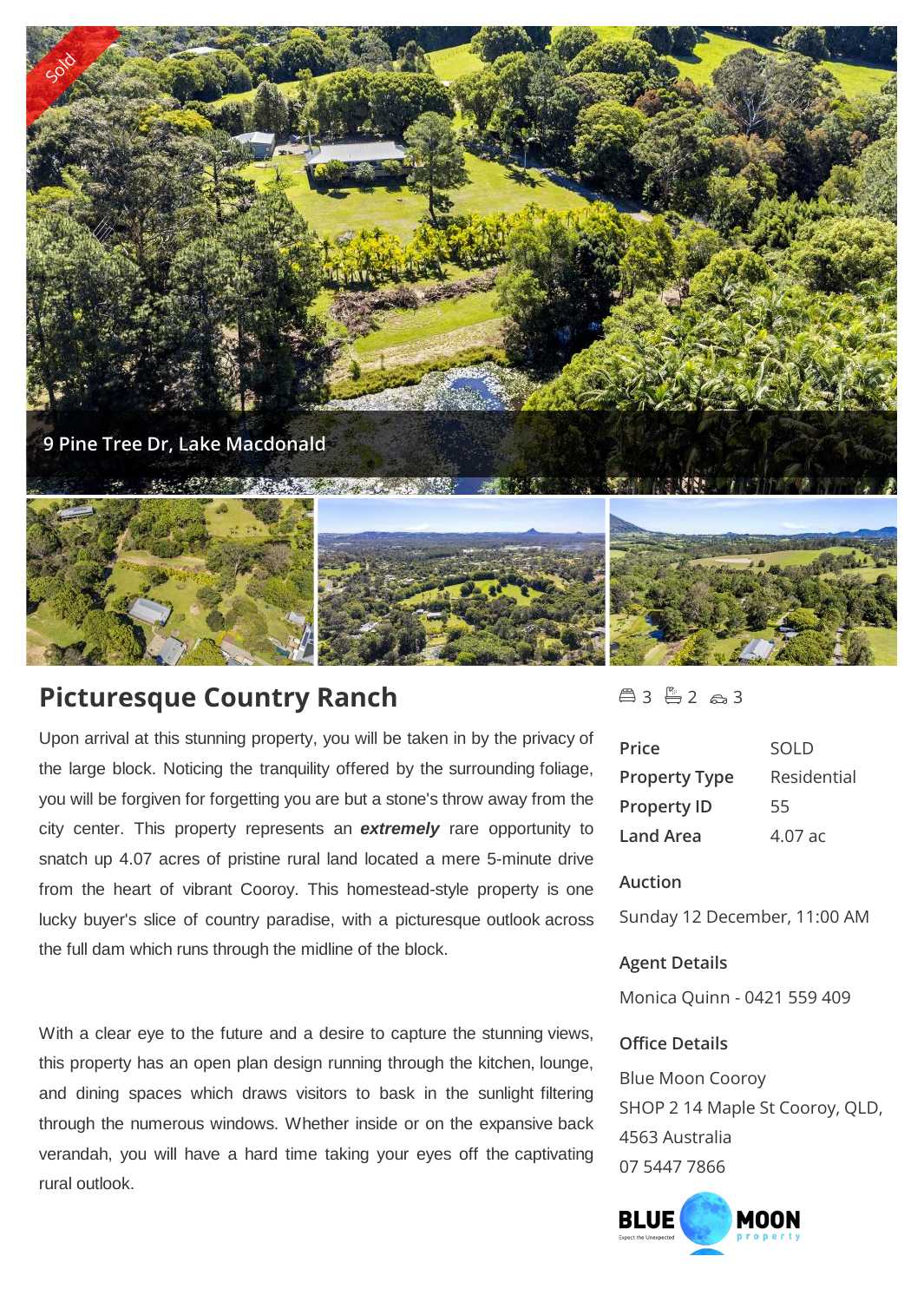The ample and smartly designed U-shaped kitchen is further complemented by a large pantry with outstanding storage. The home boasts three large bedrooms and an additional study. Further adding to the aesthetics of the cozy home is a fireplace that will keep you warm all winter long. The home also offers plenty of space for cars and other toys with its four-bay shed, with three designated parking spaces, and the fourth acting as a workspace with potential toilet facilities.

This home has solid structural bones and is simply in need of a cosmetic makeover. The right buyer will appreciate the opportunity presented to capitalize on such a beautiful block by adding their own flair to the interior of the home. In turn, you will reap the rewards of breaking into a tightly held and exclusive area representing true value. Get in touch with Monica Quinn on 0421 559 409 today!

#### **Inspections:**

#### *Saturday 20.11.21 @ 9:30-10:15am*

If you would like to register for this inspection please head to this link and fill out all required details (please copy and paste this link into your browser): https://www.bluemooncooroy.com/ofi/30/register

**NB:** access to this inspection **will not be possible** unless prior registration has occurred.

#### *Saturday 27.11.21 @ 9:30-10:15am*

If you would like to register for this inspection please head to this link and fill out all required details (please copy and paste this link into your browser): https://www.bluemooncooroy.com/ofi/31/register

**NB:** access to this inspection **will not be possible** unless prior registration has occurred.

#### *Saturday 4.12.21 @ 9:30-10:15am*

If you would like to register for this inspection please head to this link and fill out all required details (please copy and paste this link into your browser): https://www.bluemooncooroy.com/ofi/32/register

**NB:** access to this inspection **will not be possible** unless prior registration has occurred.

#### *Sunday 12.12.21 @ 10:30-11:00am*

If you would like to register for this inspection please head to this link and fill out all required details (please copy and paste this link into your browser): https://www.bluemooncooroy.com/ofi/33/register

**NB:** access to this inspection **will not be possible** unless prior registration has occurred.

**Auction**  *Sunday 12.12.21 @ 11:00am*